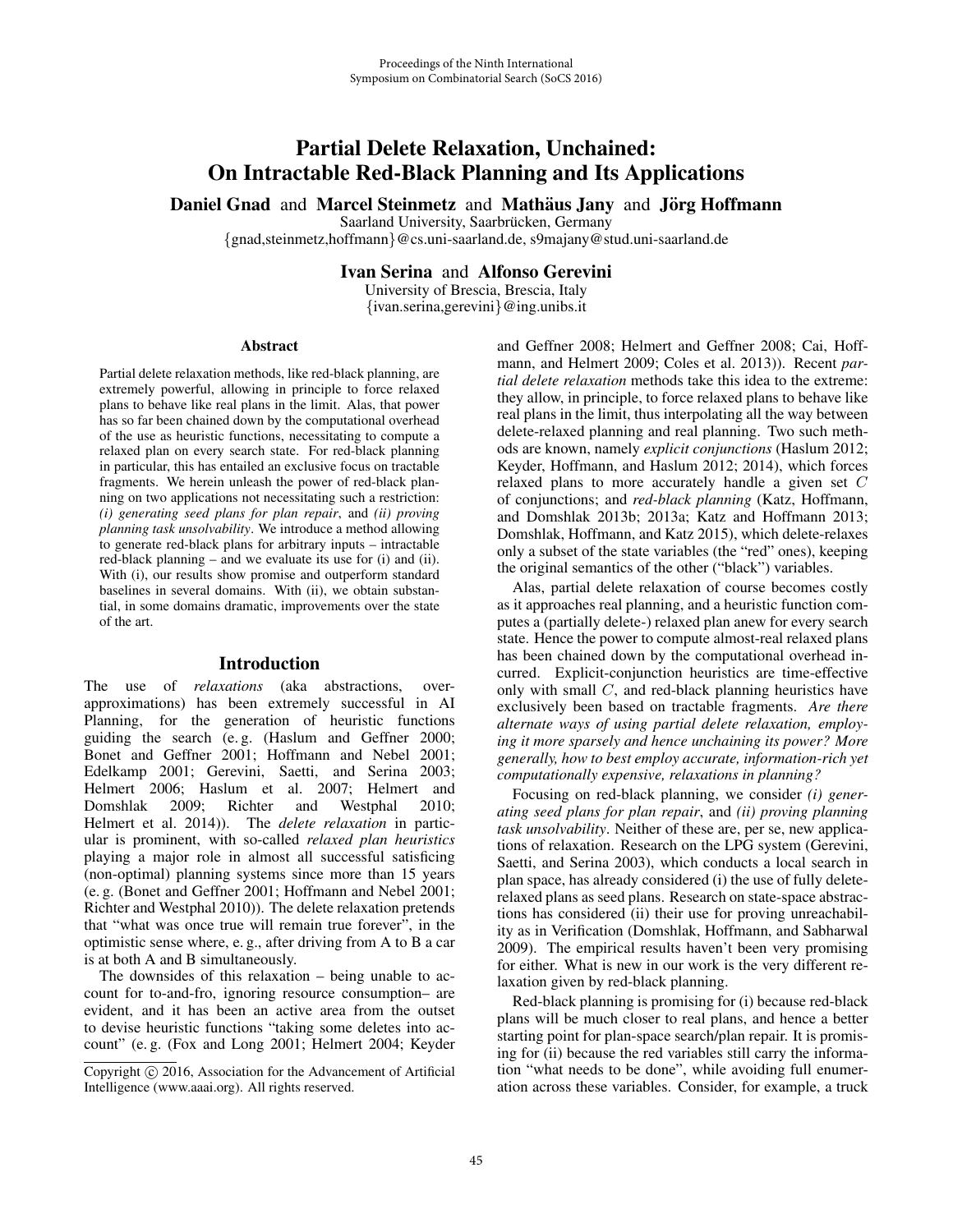with restricted fuel having to transport some packages. If we delete-relax ("paint red") the packages, they still need to be transported, to the effect that (i) any non-redundant redblack plan is a real plan, and (ii) if there is insufficient fuel then the red-black relaxation is unsolvable. (Contrast the latter with projections, recently suggested for proving unsolvability (Bäckström, Jonsson, and Ståhlberg 2013): projecting away the packages, the task becomes trivially solvable as there is no goal anymore.)

As prior work on red-black planning was concerned exclusively with tractable fragments, to realize our aims first of all we require a red-black planning method applicable to arbitrary inputs, i. e., arbitrary planning tasks and red/black "paintings" of its variables. This profile generalizes classical planning, and is PSPACE-complete, so a search is required. We introduce *red-black state space search*, which mixes standard forward state space search with standard deleterelaxed planning methods (Hoffmann and Nebel 2001), essentially by searching over black-variable states and augmenting each state transition with a delete-relaxed planning step over the red variables. If all variables are black, this defaults to forward search. If all variables are red, it defaults to delete-relaxed planning. In between, we have a hybrid. We evaluate the use of red-black plans generated this way for applications (i) and (ii). For (i), our results show promise, consistently improving the efficiency of plan repair as the number of black variables increases, and outperforming standard baseline planners (LPG, FD with  $h^{\text{FF}}$  and greedy best-first search) in several domains. For (ii), we obtain substantial, partly dramatic, improvements over the state of the art.

## Preliminaries

Our approach is placed in the *finite-domain representation (FDR)* framework (initially introduced by Bäckström and Nebel (1995) under the less intuitive name " $SAS^{+}$ "). An FDR *planning task* is a 4-tuple  $\Pi = (V, A, I, G)$ . *V* is a finite set of *state variables*, short *variables* v, each associated with a finite domain  $D_v$ . A complete assignment to V is a *state*. I is the *initial state*, and the *goal* G is a partial assignment to V. A is a finite set of *actions*, each  $a \in A$  being a triple ( $pre_a$ ,  $eff_a$ ,  $c_a$ ), where the *precondition*  $pre_a$  and the *effect* eff<sub>a</sub> are partial assignments to V, and  $c_a$  is the action's real-valued *cost*. We often refer to (partial) assignments as sets of *facts*, i.e., variable-value pairs  $v = d$ . For a partial assignment p,  $V(p)$  denotes the subset of V instantiated by p. For  $V' \subseteq V(p)$ ,  $p[V']$  denotes the value of  $V'$  in  $p$ .

The semantics of a planning task Π is defined in terms of its *state space*, which is a (labeled) *transition system*. Such a system is a 5-tuple  $\Theta=(S, T, s_0, S_G)$ , where S is a finite set of states, L is a finite set of *labels*,  $T \subseteq S \times L \times S$  is a set of (labeled) *transitions*,  $s_0$  ∈ S is the *start state*, and  $S_G$  ⊆ S is the set of *goal states*. We will usually write transitions  $(s, l, s') \in T$  as  $s \stackrel{l}{\rightarrow} s'$ , or  $s \rightarrow s'$  if the label does not matter. Assuming that the transition system is deterministic, i. e., for every state  $s$  and action  $a$  there exists at most one outgoing transition labeled with a, we define a *solution* for  $\Theta$  to be a transition path from  $s_0$  to a state in  $S_G$ .

The state space of a planning task  $\Pi$  is the transition sys-

tem  $\Theta_{\Pi}$  where: S is the set of all states in  $\Pi$ ; the labels  $L = A$  are the task's actions;  $s \in S_G$  if  $G \subseteq s$ ; and  $s \stackrel{a}{\rightarrow} s'$ if *a* is *applicable* to *s* and *s'* is the *outcome state* of applying a to s. Here, a is applicable to s if  $s[V(\text{pre}_a)] = \text{pre}_a$ , i.e., if  $s[v] = \text{pre}_a[v]$  for all  $v \in V(\text{pre}_a)$ . The outcome state, denoted  $s[[a]]$ , is obtained by changing the value of  $v \in \mathcal{V}(\text{eff}_a)$ <br>to eff<sub>a</sub> $[v]$ . A solution for  $\Theta_{\text{tr}}$  is called a *plan* for  $\Pi$ to eff<sub>a</sub>[v]. A solution for  $\Theta_{\Pi}$  is called a *plan* for  $\Pi$ .

#### Red-Black Planning

The delete relaxation, originally defined for STRIPS planning, can be captured in FDR in terms of state variables that accumulate, rather than switch between, their values. Redblack planning is the partial delete relaxation resulting from doing so only for a subset of the state variables (the "red" ones), keeping the original value-switching semantics for the others (the "black" ones) (Katz, Hoffmann, and Domshlak 2013b; Domshlak, Hoffmann, and Katz 2015).

Formally, a *red-black planning task*, short *RB planning task*, is a 5-tuple  $\Pi = (V^B, V^R, A, I, G)$ . Here,  $V^B$  are the black variables, and  $V^R$  are the red ones. We require that  $V^{\text{B}} \cap V^{\text{R}} = \emptyset$ , and given the overall set of variables  $V := V^B \cup V^R$ , the remainder of the task syntax is defined exactly as before. The major change lies in the semantics, i. e., the definition of the state space  $\Theta_{\Pi}$ .<sup>1</sup>

We refer to variable/value pairs over  $V^B$  as *black facts*, and to variable/value pairs over  $V^R$  as *red facts*. A *redblack state*, short *RB state* and denoted  $s<sup>RB</sup>$ , assigns nonempty value subsets, rather than values, to the state variables, where  $|s_{\text{BB}}^{\text{RB}}(v)| = 1$  for  $v \in V^{\text{B}}$ . An action a is applicable in  $s^{RB}$  if  $\text{pre}_a[v] \in s^{RB}[v]$  for all  $v \in V(\text{pre}_a)$ .<br>Applying a in  $s^{RB}$  changes the value of  $v \in V(\text{eff}_a) \cap V^B$ Applying a in s<sup>RB</sup> changes the value of  $v \in V(\text{eff}_a) \cap \tilde{V}^B$ <br>to  $\{\text{eff}_a[v]\}$  and changes the value of  $v \in V(\text{eff}_a) \cap V^B$  to to  $\{\text{eff}_a[v]\}$ , and changes the value of  $v \in \mathcal{V}(\text{eff}_a) \cap V^R$  to  $s^{RB}[v] \cup \{ \text{eff}_a[v] \}$ . The outcome state is denoted  $s^{RB}[a]$  $s^{RB}[v] \cup \{ \text{eff}_a[v] \}$ . The outcome state is denoted  $s^{RB}[a]$ .<br>The *red-black initial state* short *RB initial state* and *c* 

The *red-black initial state*, short *RB initial state* and denoted  $s_0^{RB}$ , is the one where every variable contains just its initial value as prescribed by I. *Red-black goal states*, short *RB goal states*, are those  $s^{RB}$  where  $G[v] \in s^{RB}[v]$  for all  $v \in V(G)$ . A solution for  $\Theta_{\Pi}$  is called a *red-black plan*, short *RB plan*, for Π.

Given an FDR task  $\Pi = (V, A, I, G)$ , a *painting* is a partition of the variables V into two subsets,  $V^B$  and  $V^R$ . Given a painting, a plan for the red-black planning task  $(V^{\mathsf{B}}, V^{\mathsf{R}}, A, I, G)$  is called a red-black plan for  $\Pi$ .

Example 1. *As a running example, we consider the IPC NoMystery domain, where a truck has to transport packages subject to fuel restrictions. We will be using simple examples with two packages and locations, as illustrated in Figure 1.*

*Our examples will differ only in the initial amount of fuel. The FDR encoding for all examples has four state variables: the truck position*  $t \in \{A, B\}$ *, the current amount of fuel* f ∈ {0, 1, 2}*, and the positions of the packages*  $p_1, p_2 \in \{T, A, B\}$  (*T* meaning that the package is cur*rently in the truck). There are actions to* drive *the truck*

<sup>&</sup>lt;sup>1</sup>We intentionally do not refer to  $\Theta_{\Pi}$  as the "red-black state" space", because we will use that name for the transition system introduced in the next section, which branches only over black state transitions. The definition of  $\Theta_{\Pi}$  here is impractical, and is relevant only to the semantics definition.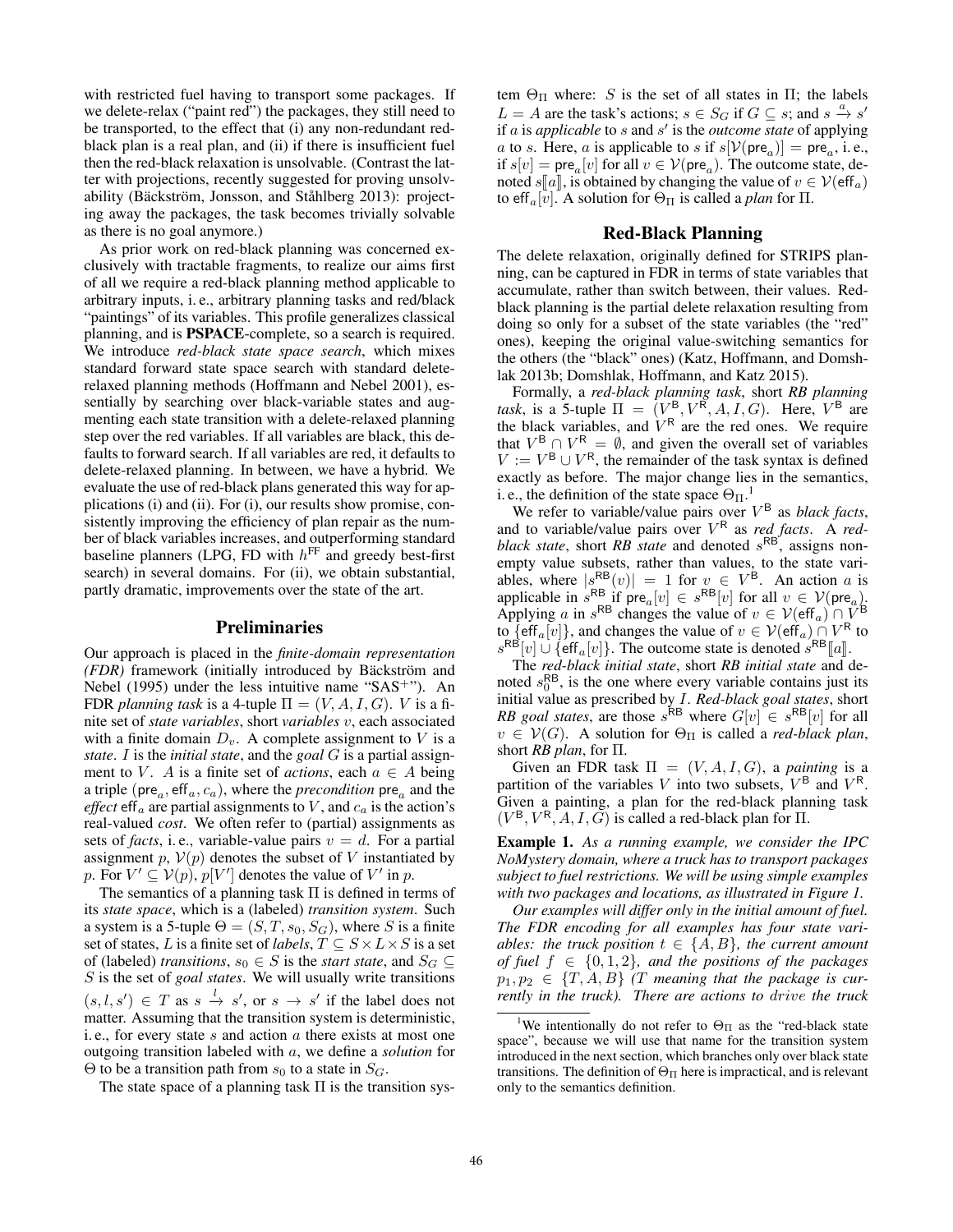

Figure 1: Running example: transportation with limited fuel.

*from location* X *to location* Y *, assuming remaining fuel* Z*, and consuming one fuel unit; to* load *package* X *at location* Y; and to unload package X at location Y. For ex*ample,*  $drive(A, B, 2)$  *has precondition*  $\{t = A, f = 2\}$ *and effect*  $\{t = B, f = 1\}$ *. In the initial state, shown in Figure 1, the truck and*  $p_1$  *are at A, and*  $p_2$  *is at B. The goal is to swap the positions of the packages, i. e.,*  $G = \{p_1 = B, p_2 = A\}$ . Throughout, we will use the *painting*  $V^B = \{t, f\}$ ,  $V^R = \{p_1, p_2\}$ , *i.e., truck and fuel are black, packages are red.*

*For an initial fuel amount of* f = 2*, an RB plan is*  $\langle load(p_1, A), drive(A, B, 2), unload(p_1, B), load(p_2, B),$  $drive(B, A, 1), unload(p_2, A)$ *. Note that this RB plan does not "cheat" – it is a plan for the original input plan* Π*. For* t *and* f*, this is necessarily so as they are painted black. For the packages, the red-black plan could in principle insert invalid additional actions (like loading*  $p_1$  *twice at* A*), but a non-redundant red-black plan won't do that.*<sup>2</sup>

*Say now that instead*  $f = 1$  *in the initial state. Then, obviously, a real plan for the task does not exist. Remarkably, a red-black plan does not exist either: (a) the package goals still obligate the truck to be at* A, B, A *in this sequence, while (b) this cannot be done given that both* t *and* f *are black. Note here the contrast to projection onto the black variables* t *and* f *(Backstr ¨ om, Jonsson, and St ¨ ahlberg ˚* 2013) which foregoes (a), and delete-relaxed planning/h<sup>max</sup> *(Bonet and Geffner 2001; Hoffmann and Nebel 2001) which foregoes (b)*: these known methods cannot detect the deadend here. Combining their virtues, red-black planning can.

If  $V^B = V$ , then the red-black plans for  $\Pi$  coincide with the (real) plans for Π. If  $V^R = V$ , then the red-black plans for Π coincide with the (fully) delete-relaxed ones. In this sense, red-black planning is a partial delete relaxation method, allowing to interpolate between delete-relaxed and real planning. Yet, as outlined in the introduction, prior work hardly made use of that power, limiting itself to tractable fragments of red-black planning (more precisely, tractable fragments for red-black plan generation). We next introduce a generally applicable red-black planning method, allowing to handle arbitrary input FDR tasks and paintings.

# Red-Black State Space Search

In principle, one could of course generate red-black plans simply by search in the state space of a red-black plan-

ning task, as defined above. This would, however, not benefit much from the monotonic behavior of red variables. In particular, if all variables are red, then this would be a search in the state space over delete-relaxed actions, as opposed to the known efficient algorithm for that case, which just performs a forward fixed point operation applying *all* actions in parallel layers (Blum and Furst 1997; Hoffmann and Nebel 2001). Our key observation here is that the latter algorithm can be combined with state space search into a hybrid, *red-black state space search*, which branches only over those actions affecting black variables, while handling the other actions through red forward fixed points associated with individual state transitions.

The *forward phase* of red-black state space search chains forward until reaching the goal (for readers familiar with relaxed planning: "state space search with a relaxed planning graph at each transition"), at which point a *backward phase* extracts a red-black plan ("extracting the solution path with a relaxed plan extraction step at each transition"). In what follows, we specify first the former, then the latter. We conclude the section by examining the algorithm's runtime behavior, as a function of the fraction of black variables.

## Forward Phase: States & Transitions

As stated, we distinguish two kinds of actions, those affecting black variables vs. those that don't. More precisely actually, our definition of *red actions* is dependent on the RB state  $s^{RB}$  in question, collecting all those whose black effects do not affect *that state*. These are exactly the actions we do not need to branch over in  $s^{RB}$ . We project these actions onto the red variables, for the purpose of the relaxed (the "red") fixed point in  $s^{R\hat{B}}$ :

**Definition 1** (Red Actions). *Let*  $\Pi = (V^B, V^R, A, I, G)$  *be an RB planning task, and let* sRB *be an RB state. The set of* red actions *in*  $s^{RB}$ *, denoted*  $A^R(s^{RB})$ *, contains an action*  $a^R$ *for every*  $a \in A$  *where*  $\text{pre}_a[V^B] \subseteq s^{\text{RB}}$  *and*  $\text{eff}_a[V^B] \subseteq s^{\text{RB}}$ .<br> $a^R$  *is defined as nre*  $\circ$  := pre  $[V^R]$  *and* eff  $\circ$  := eff.  $[V^R]$ .  $a^R$  *is defined as*  $\text{pre}_{a^R} := \text{pre}_{a} [V^R]$  *and*  $\text{eff}_{a^R} := \text{eff}_{a} [V^R]$ .

The red forward fixed point in  $s^{RB}$ , and the red plan extraction later on, are easiest to formulate via a fully deleterelaxed planning task. We formalize this here as a red-black planning task with red variables only:

**Definition 2** (Red Relaxation). *Let*  $\Pi = (V^B, V^R, A, I, G)$ *be an RB planning task. Let* s<sup>RB</sup> *be an RB state, and let* g *be a set of red facts. The red relaxation of*  $s^{RB}$ *given g, denoted*  $\Pi^+(s^{\mathsf{RB}}, g)$ *, is the RB task*  $\Pi^+(s^{\mathsf{RB}}, g) :=$  $(\emptyset, V^{\mathsf{R}}, A^{\mathsf{R}}(s^{\mathsf{RB}}), s^{\mathsf{RB}}[V^{\mathsf{R}}], g)$ *. If the set g is not relevant, we will just use*  $\Pi^{+(s^{RB})}$ .

This task is defined as one would expect, using the red variables  $V^R$  only, using the red actions  $A^R(s^{RB})$  as per above, using the red facts  $s^{RB}[V^R]$  of  $s^{RB}$  as the initial state. The set  $q$  here will play a role only during the red plan extraction step later on (it will be the red-fact subgoals propagated into this step from the postfix of the red-black plan extraction). For the forward step, we are interested merely in what red facts are reachable given  $\Pi^+(s^{RB})$  ("the relaxed planning graph fixed point layer"). It will be convenient to perceive these red facts as an extension of the RB state  $s^{RB}$ 

<sup>&</sup>lt;sup>2</sup>Indeed, in our painting here, only "causal graph leaf variables" are painted red, in which case every non-rendundant red-black plan is guaranteed to be a real plan (Katz, Hoffmann, and Domshlak 2013b). This is not so in general of course. Our examples here are merely intended as simple illustrations of our main points.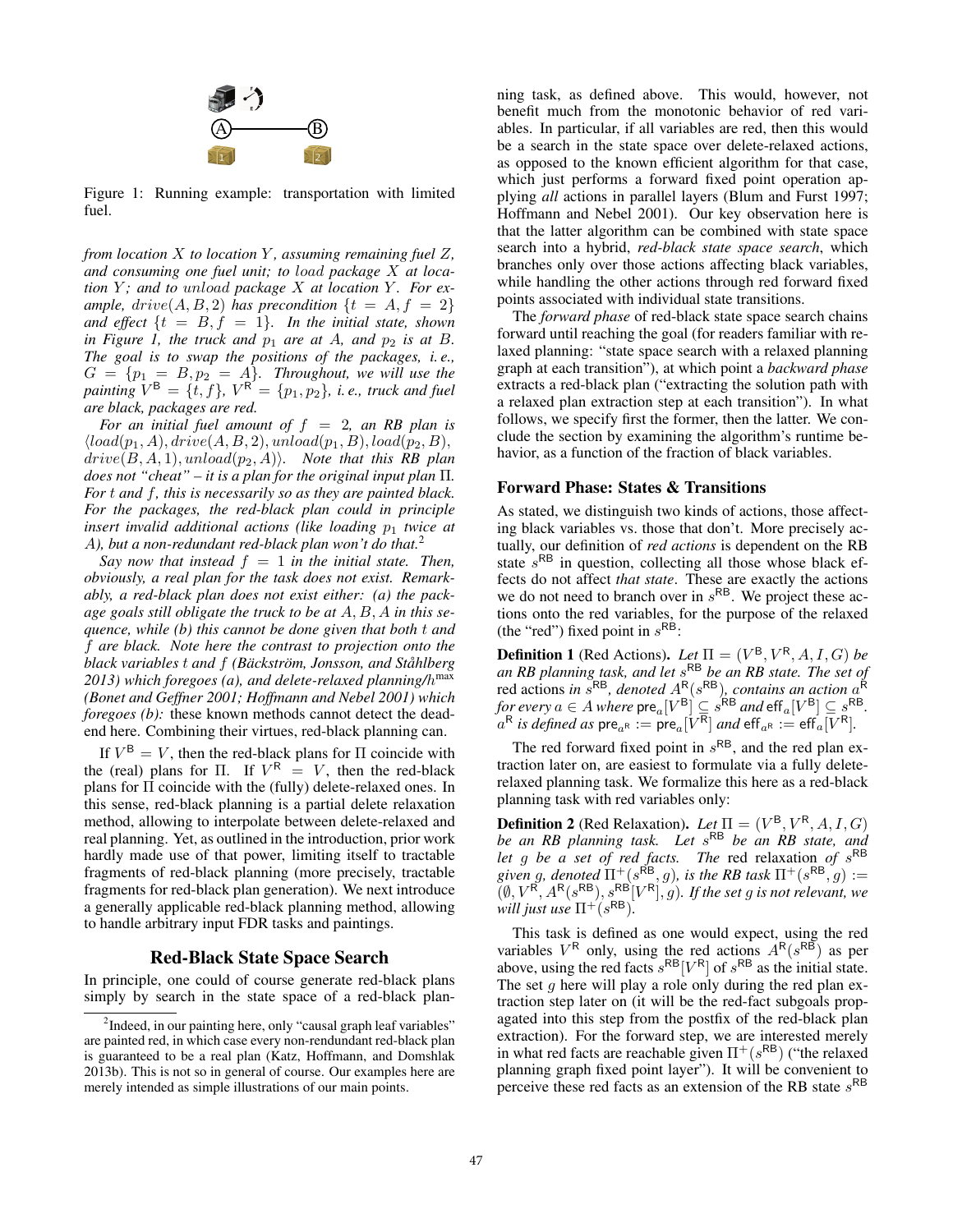$$
s_0^{\text{RB}}:\{tA, f2, p_1A, p_2B\} \rightarrow s_1^{\text{RB}}:\{tB, f1, p_1A, p_2B, p_1T\} \rightarrow s_2^{\text{RB}}:\{tA, f0, p_1A, p_2B\} \rightarrow [p_1T] \rightarrow [p_1B, p_2T] \rightarrow [p_1B, p_2T]
$$
  

$$
\mathcal{F}^+:\{p_1B, p_2T\} \rightarrow [p_2A]
$$

Figure 2: Part of the RB state space of our solvable running example. Variable-value pairs  $v = d$  (facts) are abbreviated by omitting the "=". Black facts shown in black, red facts in red, goal facts in **boldface**.  $\mathcal{F}^+$  gives only those red facts not already contained in the state itself.

we started out with, enriching  $s^{RB}$  with the additional red facts reachable when applying red actions only:

**Definition 3** (Red Fixed Point). *Let*  $\Pi = (V^B, V^R, A, I, G)$ *be an RB planning task, and let* sRB *be an RB state. The* red fixed point *of*  $s^{RB}$ *, denoted*  $\mathcal{F}^+(s^{RB})$ *, is the RB state*  $t^{RB}$ where  $t^{\text{RB}}[V^{\text{B}}] = s^{\text{RB}}[V^{\text{B}}]$ *, and*  $t^{\text{RB}}[V^{\text{R}}]$  *is the set of all red facts reachable from*  $s^{\mathsf{RB}}[\dot{V}^{\mathsf{R}}]$  *in*  $\Pi^{+}(s^{\mathsf{RB}})$ *.* 

The red-black state space can now be specified very easily, as a labeled transition system interleaving black-variable transitions with red-variable fixed points:

**Definition 4** (RB State Space). *Let*  $\Pi = (V^B, V^R, A, I, G)$ *be an RB planning task. The* red-black state space *of* Π*,* short RB state space *and denoted*  $\Theta_{\Pi}^{RB}$ , *is the transition sys* $tem \,\Theta^{\mathsf{RB}} = (S^{\mathsf{RB}}, T^{\mathsf{RB}}, s^{\mathsf{RB}}_{0}, S^{\mathsf{RB}}_{G})$  where:

- <sup>S</sup>RB *is the set of all RB states.*
- $s_0^{\text{RB}}$  *is the RB initial state.*
- $S_G^{RB}$  *contains the RB states*  $s^{RB}$  *where*  $\mathcal{F}^+(s^{RB})$  *is an RB goal state.*
- $T^{RB}$  *is the set of transitions*  $s^{RB}$   $a \rightarrow t^{RB}$  *where*  $t^{RB} = \mathcal{F}^+(s^{RB}|\mathbf{V}^B|, a \text{ is applicable to } \mathcal{F}^+(s^{RB}), and$ <br>  $t^{RB} = \mathcal{F}^+(s^{RB})[a].$

Note that this definition is modular, in the sense that it is independent of how exactly red fixed points are being computed. Standard methods, like *relaxed planning graphs* (Hoffmann and Nebel 2001), take low-order polynomial runtime. To illustrate the definition, consider again our running example:

Example 2. *We consider first the solvable variant where we have two fuel units,*  $f = 2$ *, in the initial state. Figure 2 shows part of the red-black state space.*

*We show here the part of the RB state space corresponding to the solution path – the solution of the labeled transition system* ΘRB <sup>Π</sup> *– given by*  $\langle s_0^{\mathsf{RB}}, drive(A, B, 2), s_1^{\mathsf{RB}}, drive(B, A, 1), s_2^{\mathsf{RB}} \rangle$ . Observe *how, in the transitions, e.g.*  $s_0^{\text{RB}}$  $\xrightarrow[\text{1.5}]{\text{drive}(A,B,2)} s_1^{\text{RB}}, \text{ the tar-}$ get state  $(s_1^{\sf RB})$  accumulates the red fixed point of the source state (s<sup>RB</sup>), and then in its own red fixed point accumulates *the now additionally reachable red facts. For*  $s_1^{\text{RB}}$ *, the latter facts are*  $p_1 = B$  *and*  $p_2 = T$ *, which were not reachable in*  $s_0^{\mathsf{RB}}$  *as they rely on the black precondition*  $t = B$ *. Note that the solution path does not specify what exactly to do about the red variables; this is the task of the backward step described in the next subsection.*

|  | $\begin{array}{c} s_0^{\mathsf{RB}}, \{{tA}, f1, p_1A,\\ p_2B\} \rightarrow \begin{array}{c} s_1^{\mathsf{RB}}, f0, p_1A,\\ p_2B, p_1T\} \end{array} \\ \mathcal{F}^+ \colon \hspace{0.5cm} \{p_1T\} \hspace{0.5cm} \mathcal{F}^+ \colon \text{ $\{ {\bf p_1B}, p_2T \}$} \end{array}$ |  |
|--|----------------------------------------------------------------------------------------------------------------------------------------------------------------------------------------------------------------------------------------------------------------------------------------|--|
|  |                                                                                                                                                                                                                                                                                        |  |
|  |                                                                                                                                                                                                                                                                                        |  |
|  |                                                                                                                                                                                                                                                                                        |  |

Figure 3: The (entire) RB state space of our unsolvable running example. Notations as in Figure 2.

*Importantly, in each of*  $s_0^{\text{RB}}$  *and*  $s_1^{\text{RB}}$ *, the action we apply labels the* only *outgoing transition in* ΘRB <sup>Π</sup> *: the only blackaffecting actions are the* drive *ones, and these are the only applicable such actions. In other words,* Figure 2 actually shows the entire RB state space up to the first goal state encountered. *The same phenomenon leads to an even more compact RB state space in the unsolvable example variant, depicted in Figure 3.*

It is easy to see that the red-black state space preserves red-black plans, in the following sense:

**Theorem 1** (Completeness). Let  $\Pi = (V^B, V^R, A, I, G)$  be *an RB planning task. Let*  $\pi = \langle a_0, \ldots, a_{n-1} \rangle$  *be an RB plan for*  $\Pi$  *traversing RB states*  $s_0^{RB}, \ldots, s_n^{RB}$ . Let  $\pi^B$  *be the subsequence of*  $a_i$  *in*  $\pi$  *where*  $\epsilon$ ff $a_i$  [ $V^B$ ]  $\overset{\sim}{\le} s_i^{\text{RB}}$  [ $V^B$ ]. Then  $\pi^B$  labels a solution for  $\Theta^{\text{RB}}$  $\pi^B$  *labels a solution for*  $\Theta^{RB}$ .

This is true simply because the red-black state space branches over all actions that change the black part of the state, while the red fixed point in each state captures everything that can be done without changing that part of the state.

Note that the red-black state space is a labeled transition system, just like the standard FDR state space. To find solutions, we can apply any search algorithm. Indeed, our implementation in Fast Downward (FD) (Helmert 2006) merely exchanges the state and state transition data structures, preserving all search algorithms. We can also use any classicalplanning heuristic function that can be defined on red-black states  $s<sup>RB</sup>$ . In our implementation, we realized this for the standard delete-relaxed plan heuristic  $h^{\text{FF}}$  (Hoffmann and Nebel 2001), simply by applying  $h^{\text{FF}}$  to the delete-relaxed initial state containing all facts (red or black) true in  $s^{RB}$ .

If all variables are black, then the RB state space is just the standard state space, i. e., *for the special case of fully un-relaxed planning, the RB state space defaults to standard forward search.* More importantly, if all variables are red, then the RB state space has a single state only, whose red fixed point contains exactly those facts delete-relaxed reachable from the task's initial state. In other words, as desired, *for the special case of fully delete-relaxed planning, the RB state space defaults to a standard polynomial-time deleterelaxed forward reachability check.* In between, we obtain a hybrid between these two. In particular, if there are red variables, then an additional RB plan extraction step is needed.

#### Backward Phase: Red-Black Plan Extraction

To extract an RB plan, where the forward phase built a relaxed planning graph at every transition  $s^{RB} \xrightarrow{a} t^{RB}$ , we now perform a corresponding relaxed plan extraction step. The only difference to standard relaxed plan extraction lies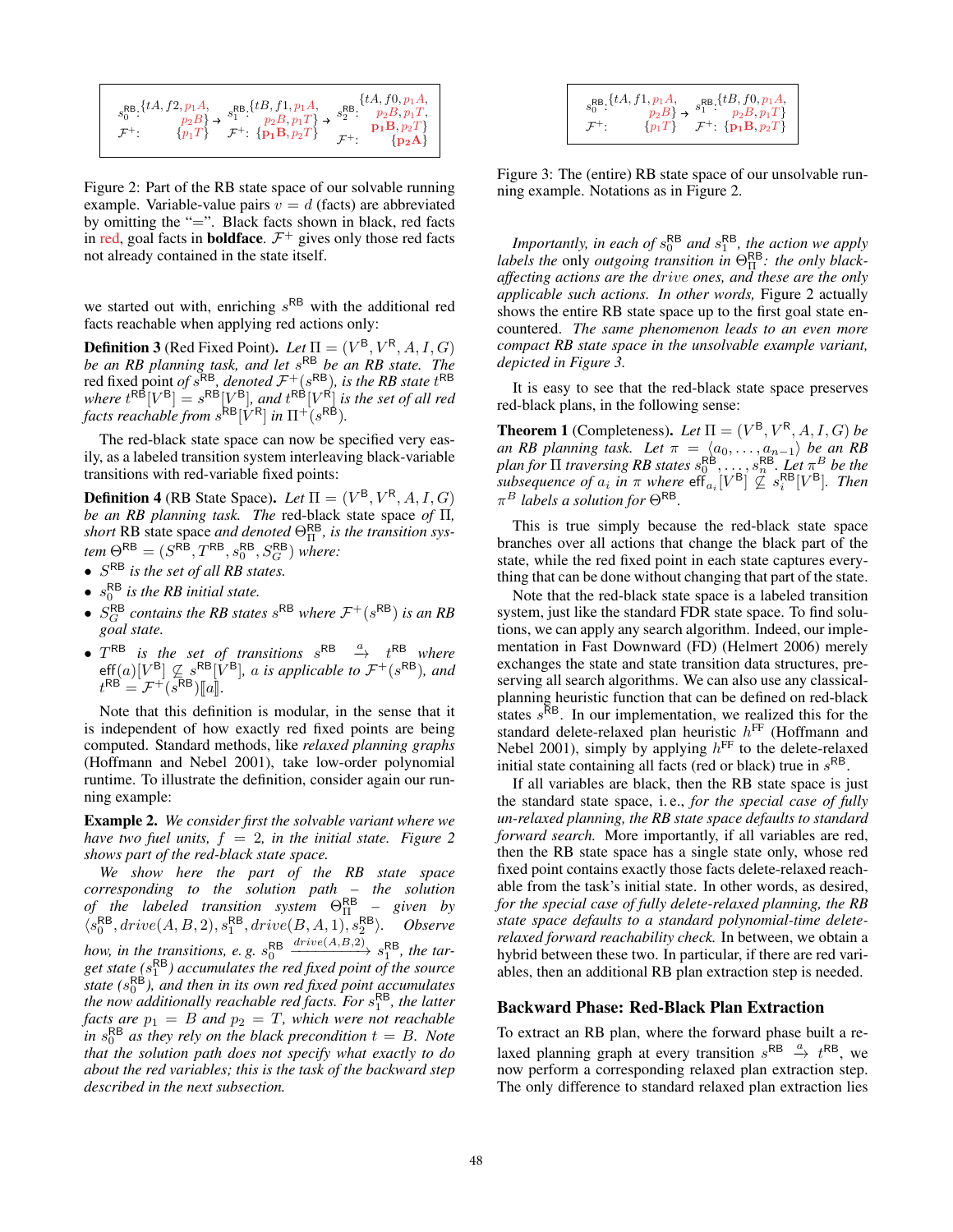in the "initial state" and "goal" of this relaxed plan extraction. These are instantiated here with the red-black source state  $s^{RB}$  of the transition, respectively with the red subgoals propagated to the transition's target state  $t^{RB}$ , from the previous relaxed plan extraction steps at the postfix behind  $s^{RB} \xrightarrow{a} t^{RB}$ .

To formalize this in a modular way – independently of how exactly relaxed plans are being extracted – we specify in what follows only the relaxed planning tasks to be solved, not how they are being solved. Standard methods for the latter are readily available (e. g. (Hoffmann and Nebel 2001; Keyder and Geffner 2008)). To specify the propagation of red subgoals without an explicit relaxed/red plan extraction mechanism, we rely on regression: new red subgoals will result from previous ones by regression over the red plan.

**Definition 5** (Red Regression). *Let*  $\Pi = (V^B, V^R, A, I, G)$ *be an RB planning task. Let* g *be a set of red facts, and let*  $a \in A$  *be an action. The* red regression *of* g *over* a *is defined as* Regress<sup>R</sup> $(g, a) := \text{pre}_a[V^R] \cup (g \setminus \text{eff}_a[V^R])$ *. The red regression of g by a sequence of actions*  $a_1, \ldots, a_n \in$  $A^n$  *is recursively defined as* Regress<sup>R</sup> $(g, \langle a_1, \ldots, a_n \rangle)$  := Regress<sup>R</sup>(Regress<sup>R</sup> $(g, a_n), \langle a_1, \ldots, a_{n-1} \rangle$ ).

Red-black plan extraction can now conveniently be specified in a recursive manner, assuming in each step that the postfix has already been dealt with, and pre-pending the plan extracted so far with an additional red plan extraction step:

**Definition 6** (RB Plan Extraction). *Let*  $\Pi = (V^{\mathsf{B}}, V^{\mathsf{R}}, A, I, \mathsf{R})$ G) *be an RB planning task.* Let  $\pi = \langle s_0^{RB}, a_0, s_1^{RB}, \ldots, s_{pR}^{BB} \rangle$  $a_{n-1}, s_n^{\mathsf{RB}}$  *be a solution for*  $\Theta_{\Pi}^{\mathsf{RB}}$ *. The* red-black plan *extracted from*  $\pi$ *, short* RB plan *and denoted*  $\pi$ <sup>RB</sup>, *is constructed as follows:*

- *(ii)* If  $n = 0$ , then  $\pi^{RB}$  is defined as a plan for the task  $\Pi^+(s_0^{\sf RB}, G[V^{\sf R}]).$
- *(iiii)* Otherwise, let  $\pi_{\text{1D}}^{\text{RB}}$  be the RB plan for the postfix *of*  $\pi$ , *i.e., for*  $\langle s_1^{\mathsf{RB}}, a_1, \ldots, a_{n-1}, s_n^{\mathsf{RB}} \rangle$ . Let  $g :=$ Regress<sup>R</sup>(G[V<sup>R</sup>],  $\langle a_0 \rangle \circ \pi_1^{\sf RB}$ ) *be the regression of the*<br>red goal facts over the concatenation of  $a_0$  with  $\pi_1^{\sf RB}$ *red goal facts over the concatenation of*  $a_0$  *with*  $\pi_1^{\sf RB}$ . *Finally, let*  $\pi_0^+$  *be a plan for the task*  $\Pi^+(s_0^{\mathsf{RB}}, g)$ *. Then*  $\pi^{\mathsf{RB}}$  *is defined as*  $\pi_0^+ \circ \langle a_0 \rangle \circ \pi_1^{\mathsf{RB}}$ *.*

To illustrate red-black plan extraction, consider the solvable variant of our running example:

Example 3. *Reconsider the RB state space shown in Figure 2, and the solution path*  $\pi = \langle s_0^{\sf RB}, \text{drive}(A, B, 2), s_1^{\sf RB}, \rangle$  $drive(B, A, 1), s_2^{\mathsf{RB}}\rangle$ . The recursion in Definition 6 contin*ues until*  $n = 0$ *, i.e., until we consider just the trivial postfix*  $\langle s_2^{\text{RB}} \rangle$ . At this point, case (i) applies and we merely have *to construct a plan for*  $\Pi^+(s_2^{\sf RB}, G[V^{\sf R}])$ *, i.e., the red-black planning task which considers only the red package position variables, starts from the red facts in*  $s_2^{\overline{R}B}$ *, and whose goal is the original goal*  $\{p_1 = B, p_2 = A\}$ *. Say we extract the (obvious/only optimal) plan for*  $\Pi^+(s_2^{\mathsf{RB}}, G[V^{\mathsf{R}}]),$  $\langle unload(p_2, A) \rangle$ .

*Going back up in the recursion, we consider next the last transition on*  $\pi$ , *in the form of the postfix*  $\langle s_1^{\text{RB}}, drive(B, A, 1), s_2^{\text{RB}} \rangle$ . *Definition 6 case (ii) applies. In* the notation of that case, we have  $\pi_1^{\text{RB}} = \langle unload(p_2, A) \rangle$ ,



Figure 4: Coverage and average runtime of red-black state space search, compared to Fast Downward, as a function of the fraction of black variables. Explanations see text.

*and we have*  $g = \text{Regress}^R(G[V^R], \langle drive(B, A, 1) \rangle \circ$  $\langle$ unload $(p_2, A) \rangle$  =  $\{p_2 = T, p_1 = B\}$ *. In other words, the red-black plan postfix is to unload*  $p_2$  *at* A, *and the corresponding subgoal propagated here is for*  $p_2$  *to be in the truck, plus the other top-level goal*  $p_1 = B$ *, which has not been addressed in the postfix so far. We need to extract a plan for the task starting from the red facts* in  $s_1^{\text{RB}}$  and achieving this subgoal. Say we extract the *plan*  $\langle load(p_2, B), unload(p_1, B) \rangle$ . Then at this point our *red-black plan postfix is*  $\langle load(p_2, B), unload(p_1, B) \rangle \circ$  $\langle drive(B, A, 1)\rangle \circ \langle unload(p_2, A)\rangle.$ 

*The next step of the recursion considers the whole path*  $\pi$ , with  $\pi_1^{\text{RB}}$  *as just specified, and with the regressed red subgoal*  $g = \{p_2 = B, p_1 = T\}$ . Starting from the red facts in  $s_0^{\text{RB}}$ , this subgoal can be achieved *by*  $\langle load(p_1, A) \rangle$ . Thus the final red-black plan  $\pi^{RB}$ *constructed is*  $\langle load(p_1, A), drive(A, B, 2), load(p_2, B),$ unload $(p_1, B)$ , drive $(B, A, 1)$ , unload $(p_2, A)$ .

By a simple inductive argument using the same recursion as Definition 6, we get soundness:

**Theorem 2** (Soundness). Let  $\Pi = (V^B, V^R, A, I, G)$  *be an RB planning task. Let*  $\pi$  *be a solution for*  $\Theta^{RB}$ *, and let*  $\pi^{RB}$ *be the RB plan extracted from*  $\pi$ *. Then*  $\pi$ <sup>RB</sup> *is an RB plan for* Π*.*

#### Performance Profile

Red-black state space search allows to interpolate between (easy) delete-relaxed planning and (hard) real planning. *But how many variables can we paint black without making that search prohibitively costly to conduct?* The answer is: typically, more than you would expect. Have a look at Figure 4.

The "FD" part of Figure 4 refers to the canonical configuration of Fast Downward for satisficing planning, i. e., greedy best-first dual-queue search with  $h^{\text{FF}}$  and preferred operators. For red-black state space search, we use the exact same search algorithm and implementation, based on our aforementioned adaptation of the underlying state-space data structures and  $h^{\text{FF}}$ . Thus the *only* difference between the configurations tested are the red variables.

We run all satisficing-planning STRIPS benchmarks from the International Planning Competitions (IPC) 1998–2014,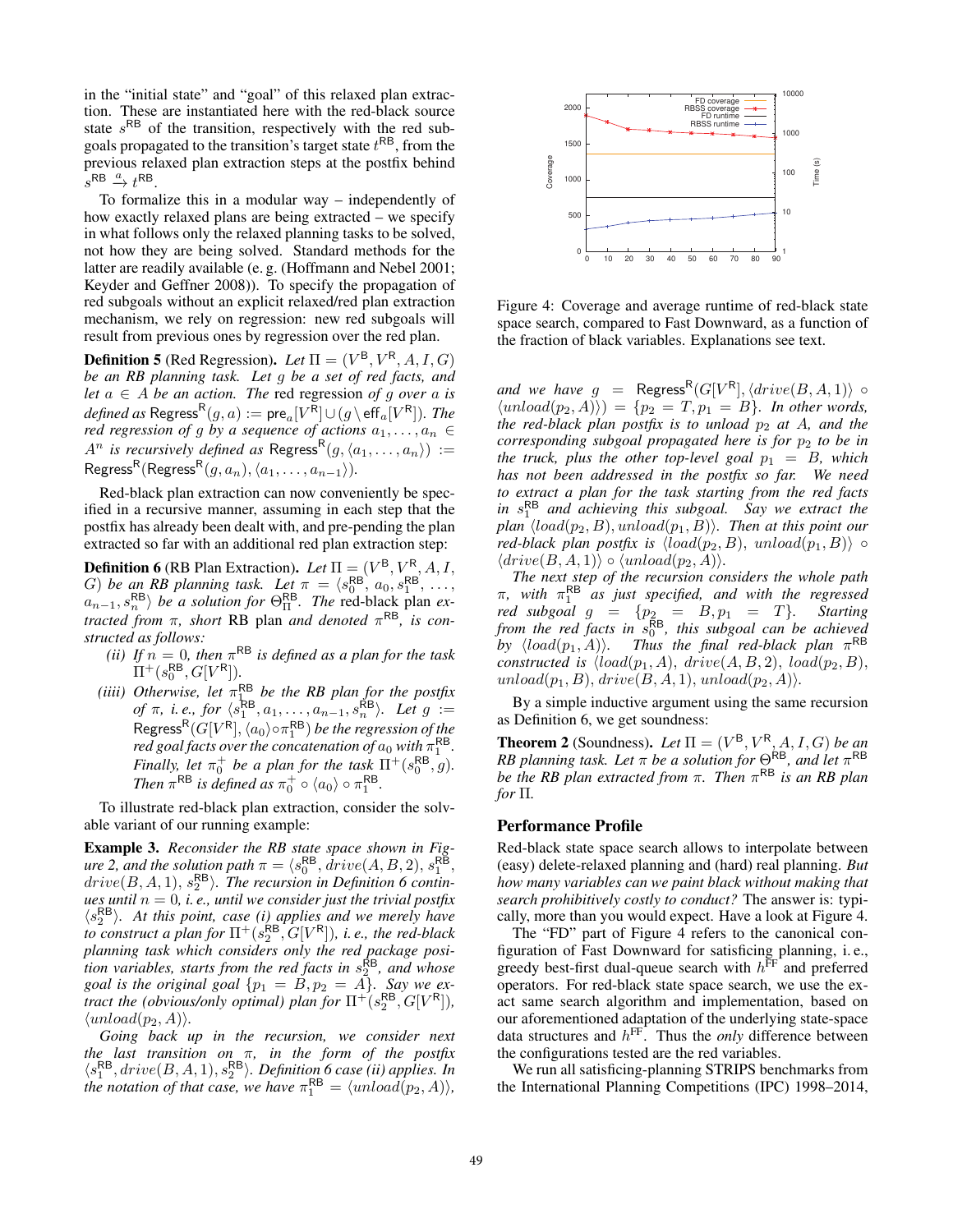as well as the resource-constrained benchmarks of Nakhost et al. (2012), for a total of 1897 benchmark instances. We use a cluster of Intel E5-2660 machines running at 2.20 GHz, with a runtime limit of 30 minutes, and a memory limit of 4 GB (these same machines and limits will be used throughout). The  $x$ -axis in Figure 4 shows the fraction of black variables, i.e.  $|V^B|/|V|$ , in percent. The underlying paintings are obtained by fixing an ordering of the variables – namely the "SCC-DFS" ordering introduced in the next section – and painting the first  $x\%$  of the variables black. The runtime shown is the geometric average over the benchmark instances solved by at least one configuration (i. e., either by FD, or by red-black state space search for some value of x), and solving which takes non-trivial runtime ( $> 1$  second) for at least one configuration. For unsolved instances, we insert the time-out of 1800 seconds into the average.

As Figure 4 shows quite clearly, we can typically paint a large fraction of variables black while still being able to solve the red-black task quickly. Even if we paint 90% of the variables black, the average runtime is still less than half that of the fully black (FD) search. We do lose coverage substantially as  $x$  grows, from the full 1897 instances for  $x = 0$  to 1584 instances for  $x = 90$ , but we consistently remain far above the 1358 instances solved by FD.

In summary, it is feasible to obtain highly informed redblack plans. We next proceed to exploring two possible uses of such plans, namely *(i) generating seed plans for plan repair*, and *(ii) proving planning task unsolvability*. We consider these applications in this order.

## Red-Black Plan Repair

The idea here is to generate a red-black plan  $\pi^{RB}$ , then hand  $\pi$ <sup>RB</sup> over to a plan repair method to turn it into a real plan. We baptize this approach *red-black plan repair*.

There are two basic design decisions to be made, namely how to obtain the painting, and which plan repair mechanism to use. Regarding the former, the fraction of black variables encompasses a trade-off between the effort for redblack state space search vs. that for plan repair. A natural choice thus is to make the fraction of black variables an input parameter, which we will denote by  $F^B$ .

The question of choosing a painting now boils down to choosing the given fraction of most preferred variables. Following Domshlak et al.'s (2015) work on painting strategies for red-black planning heuristic functions, we formulate such preferences in terms of *variable orderings*. The  $|F^B * |V|$  first variables will be painted black.

It remains to specify the variable ordering. Intuitively, variables "close to the causal graph root" should preferrably be black. This suggests to use the *level* ordering, originally introduced by Helmert (2004) and also used by Domshlak et al. (2015). On the other hand though, intuitively the plan repair mechanism will have an easier task if the part of the problem it still needs to tackle is "coherent", i. e., if the painting does not put tightly linked parts of the problem on different sides of the red/black border. To illustrate with an extreme case: if the input task has two completely independent parts, then intuitively each part should be completely black or completely red, rather than a combination thereof.



Figure 5: Coverage and average runtime of red-black plan repair with LPG-RB, compared to the FD and LPG baselines, as a function of the fraction of black variables. Explanations see text.

We hence design a variant of the level ordering, where the causal graph strongly connected components (SCC) are assigned increasing levels from root SCCs to leaf SCCs. Starting at a level-0 SCC, we include successor SCCs in a depthfirst manner. We will refer to this ordering as *SCC-DFS*.

For repairing the red-black plan, we considered two methods. First, the aforementioned LPG planner – local search in the space of partial plans – run in plan-adaptation mode (Fox et al. 2006; Gerevini, Saetti, and Serina 2003). Second, the plan-adaptation system ADJ (Gerevini and Serina 2000; 2010), which revises a flawed input plan by replacing incrementally growing flawed plan portions, called "replanning windows", by new (sub)plans having incrementally bounded lengths.3 We will refer to the first of these methods as *LPG-RB*, and to the second one as *ADJ-RB*.

As before, we run all IPC satisficing-planning STRIPS benchmarks, and Nakhost et al.'s (2012) resourceconstrained benchmarks. Figure 5 gives an overview of performance for LPG-RB, aggregated over these benchmarks.

FD in Figure 5 is the same canonical satisficing configuration as before, LPG is the default configuration starting from an empty seed plan. Like in Figure 4, the runtime averages are geometric, and are taken over those instances solved by at least one configuration, and solving which takes nontrivial runtime for at least one configuration. The time-out of 1800 seconds is inserted in unsolved cases.

In terms of overall coverage, FD is best by far. We will see below that this is not so in some individual domains. LPG-RB is slightly worse than LPG for  $x = 0$ , reflecting a known observation about LPG, namely that seeding it with a fully delete-relaxed plan tends to result in worse performance than using an empty/no seed plan. However, this changes as we increase the number of black variables, showing that, as expected, using red-black plans is better for plan repair. In particular, LPG-RB is much more effective than LPG. Compared to FD (whose runtime is the horizontal line directly below that for LPG coverage), LPG-RB's runtime is clearly

<sup>&</sup>lt;sup>3</sup>The (sub)plans of ADJ can be generated using any base planner. In our experiments here, we use the default incorporated planner Metric-FF (Hoffmann 2003).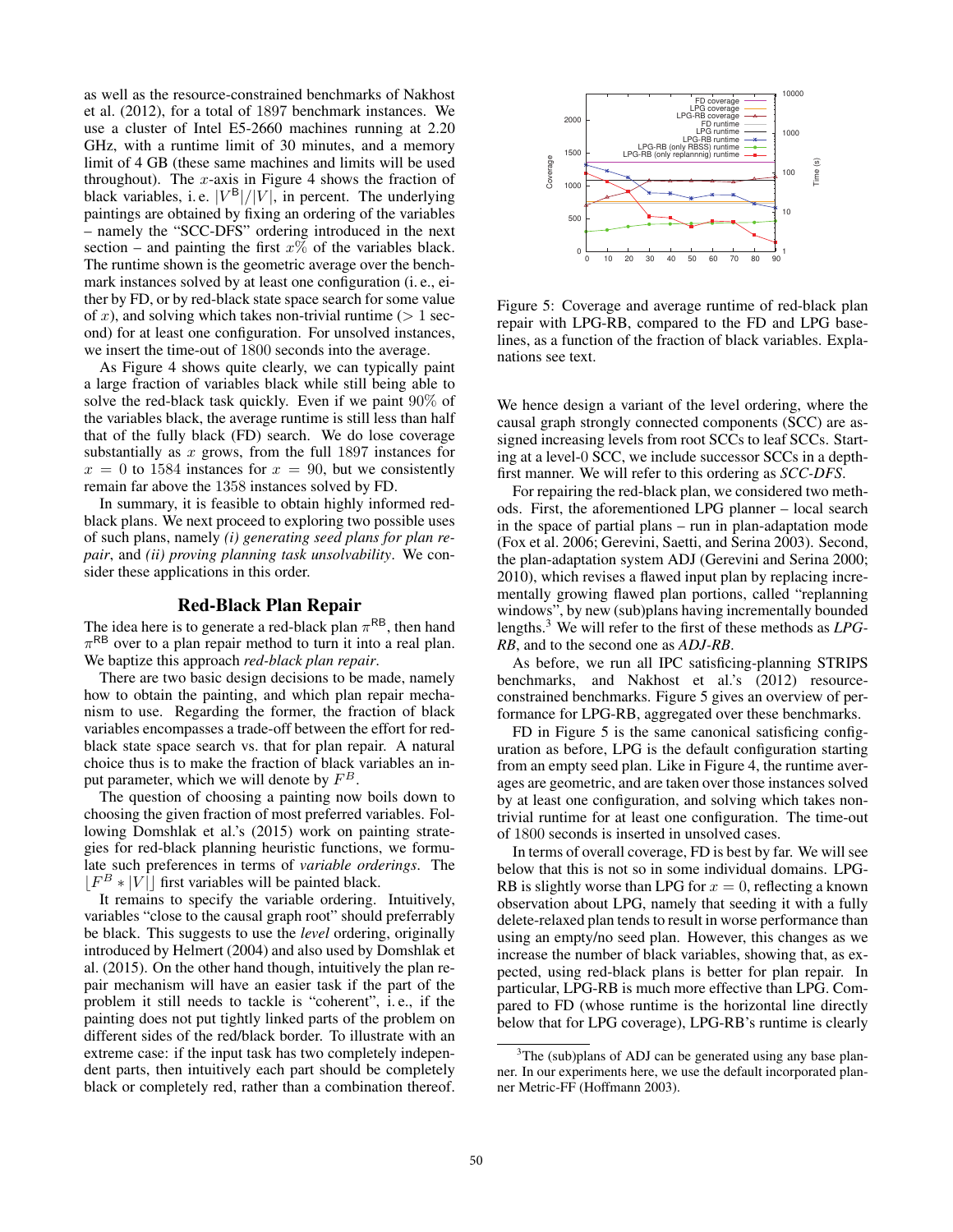

Figure 6: Overview data like Figure 5, for ADJ-RB.

worse up to  $x = 70$ , and thereafter is marginally better.

Figure 6 shows the data for ADJ-RB. All settings are as in Figure 5. The overall conclusions are similar as for LPG-RB. The FD baseline dominates overall performance. ADJ-RB profits substantially and consistently, in both coverage and runtime, from a growing fraction of black variables.

There is, of course, a lot of variance across domains. *In particular, in several domains, performance over the baseline(s) is strictly, sometimes vastly, improved.*<sup>4</sup>

For space reasons, we don't include detailed data for our 55 test suites. For LPG-RB, in 13 test suites coverage becomes worse relative to LPG; in 6 suites, coverage is not affected; in 13 suites, coverage increases but remains worse than that of FD; in 15 suites, coverage increases up to that of FD; and in 7 suites, coverage for LPG-RB exceeds that of both baselines. The latter suites are Airport (coverage LPG 35, coverage for the best LPG-RB configuration 46, coverage FD 36); 3 NoMystery suites (overall LPG 9, best LPG-RB 228, FD 103); 2 resource-constrained Rovers suites (overall LPG 13, best LPG-RB 60, FD 33); and Tidybot (LPG 10, best LPG-RB 17, FD 15).

For ADJ-RB, in 9 suites coverage becomes worse as  $x$ grows; in 13 suites, it is not affected; in 14 suites, it increases but remains worse than that of FD; in 11 suites, it increases up to that of FD; in 8 suites, coverage for ADJ-RB exceeds that of FD. The latter suites are Childsnack (best ADJ-RB 4, FD 3); 3 NoMystery suites (overall best ADJ-RB 228, FD 103); Pathways (best ADJ-RB 21, FD 20); 2 resourceconstrained Rovers suites (overall best ADJ-RB 60, FD 33); and Tidybot (best ADJ-RB 19, FD 15).

In resource-constrained NoMystery, LPG-RB and ADJ-RB are state of the art. Together with *decoupled search* (Gnad and Hoffmann 2015a; 2015b), they are the only planners that can solve all 175 instances of the "small" test suite. The previously best planner, as per Nakhost et al.'s (2012) extensive experiments, was FD-AutoTune which solves 152.

# Proving Unsolvability

We now turn our attention to proving the input planning task Π unsolvable, *within* the red-black relaxation, i. e., by fully building the red-black state space  $\Theta^{RB}$  for a suitable painting. If there is no solution for  $\Theta^{RB}$ , then by Theorem 1 there is no red-black plan, hence no real plan for Π either. As illustrated in Example 2, this is promising because painting variables red preserves their need to reach their goals, yet allows to avoid enumerating their value combinations.

But what is a "suitable painting"? Similarly as before, we simplify this question here, to a decision about in which order to paint variables black. Instead of fixing a ratio of black variables, however, here we can use an *incremental* approach. We start with the empty set  $V^B$  of black variables. We then build  $\Theta^{RB}$ . We terminate if  $\Theta^{RB}$  has no solution. Otherwise, we add the next variable into  $V^B$ , and iterate. This way, we don't need to guess a priori how many black variables we will need. As red-black tasks with few black variables are typically solved quickly, the overhead from unsuccessful iterations can be expected to be small – provided of course that Π can be proved unsolvable with few black variables. But if this is not so, then red-black state space search is not a good approach anyhow.

So, how to order the variables? On Π that *can* be proved unsolvable with few black variables, how to find those variables? Intuitively, as before, variables "close to the causal graph root" should preferrably be black. In difference to red-black plan repair, there is no second solver to which we want to leave a coherent part of the problem, so instead of a depth-first strategy we here use a breadth-first one, *SCC-BFS*, which paints SCCs black by increasing level.

We also explore an alternative, more "conflict-directed", source of guidance, taking inspiration from the "C" painting strategy Domshlak et al. (2015) design for their heuristic function. That strategy considers a fully delete-relaxed plan  $\pi^+$ , and counts for each variable v the number of action preconditions that would be violated along  $\pi^+$  when painting v black. Variables with a higher number of such *conflicts* are painted black. We adopt this here by using, instead of a fully delete-relaxed plan, the red-black plan  $\pi$ <sup>RB</sup> found in the previous iteration of the incremental process: the next variable is one with the maximal number of conflicts in  $\pi^{RB}$ . This provides a more dynamic form of guidance, honing in on the "holes" left over by the previous insufficient painting. We refer to this strategy as *Conf*. We also experiment with a simple combined strategy *SCC-BFS-Conf*, which breaks ties in SCC-BFS, within each SCC, by the number of conflicts.

We use the suite of unsolvable benchmarks underlying the current state-of-the-art experiments by Hoffmann et al. (2014). Table 1 shows coverage data, i. e., the number of instances proved unsolvable.

Our three painting strategies are shown as "RBb" for SCC-BFS, "RBc" for Conf, and "RBbc" for SCC-BFS-Conf. We compare against a selection of approaches from Hoffmann et al.'s (2014) extensive experiments, namely blind search ("Bli") and search with  $h^{\text{max}}$  as canonical simple methods; exhaustive testing of small projections ("SP")

<sup>&</sup>lt;sup>4</sup>Note also that we are somewhat "abusing" plan repair mechanisms here. LPG in adaptation mode, and ADJ, are designed and intended to be run in an execution & monitoring setting, where failed plans may require repair, and these repairs can be expected to be small, and/or the plans satisfy assumptions ("plan stability" (Fox et al. 2006) or the "regular world" assumption" (Borrajo et al. 2015)) not considered here. In such settings, plan repair has been shown to be much more efficient than planning from scratch.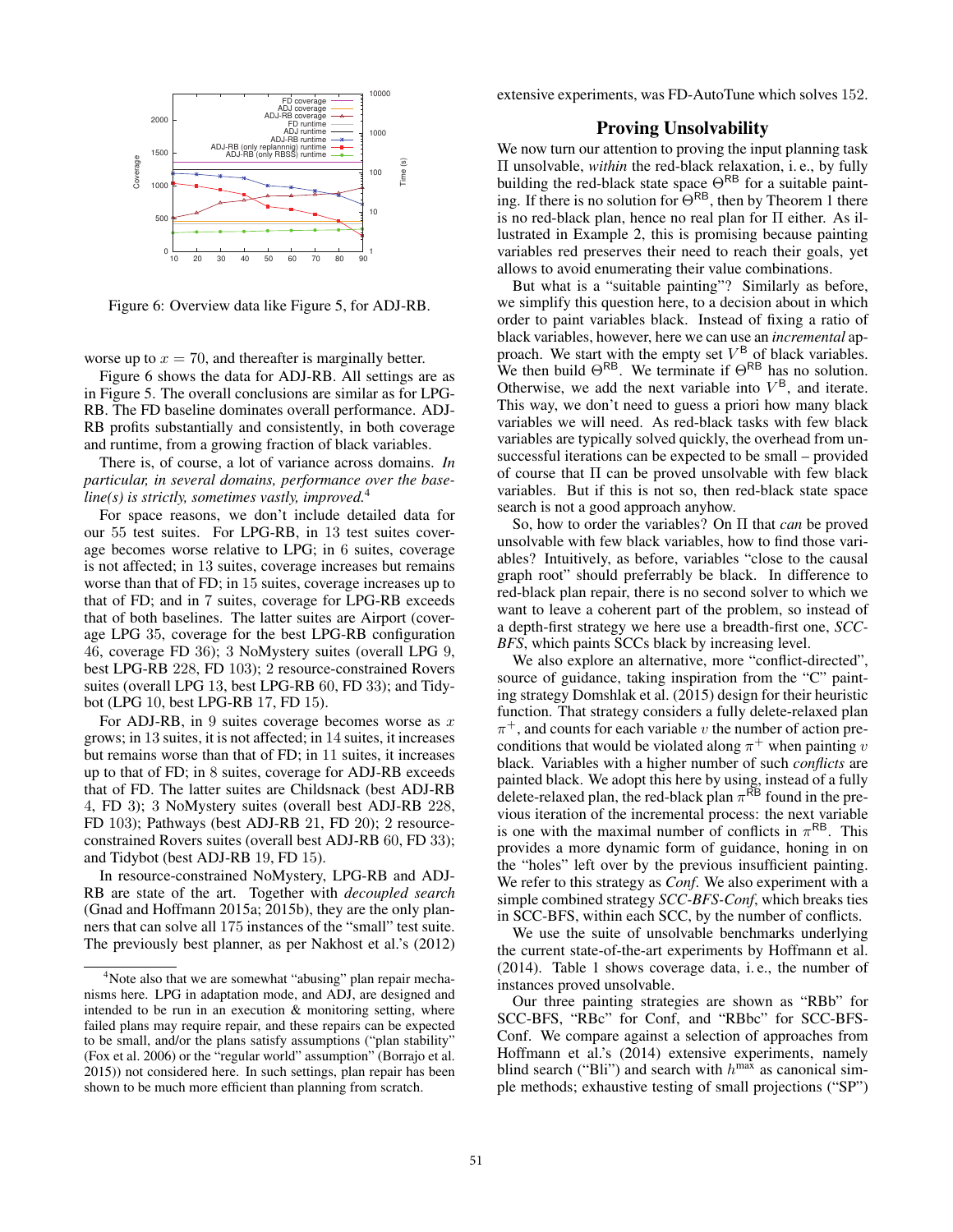| Domain            | #   |          | Bli $h^{max}$  | <b>SP</b>      | BDD MS1     |     |     |                |     | MS2    RBb   RBc   RBbc    BP   DS |          |          |
|-------------------|-----|----------|----------------|----------------|-------------|-----|-----|----------------|-----|------------------------------------|----------|----------|
| <b>Bottleneck</b> | 25  | 10       | 21             | 10             | 15          | 10  | 21  | 12             | 25  | 25                                 |          | $\theta$ |
| 3UNSAT            | 30  | 15       | 15             | $\Omega$       | 15          | 15  | 15  | 15             | 15  | 15                                 | 5        | $\Omega$ |
| Mystery           | 9   | 2        | $\overline{2}$ | 6              | $\mathbf Q$ | 9   | 6   | 7              | 2   | $\overline{2}$                     | $\Omega$ | $\Omega$ |
| NoMystery         | 25  | $\Omega$ | $\Omega$       | 8              | 14          | 25  | 25  | 24             | 24  | 24                                 | 14       | 24       |
| PegSol            | 24  | 24       | 24             | $\Omega$       | 24          | 24  | 24  | 12             | 22  | 22                                 | 8        | $\Omega$ |
| Rovers            | 25  | $\Omega$ |                | 3              | 10          | 17  | 9   | 25             | 11  | 25                                 | $\theta$ | 0        |
| Tiles             | 20  | 10       | 10             | 10             | 10          | 10  | 10  | 10             | 10  | 10                                 | 10       | $\Omega$ |
| TPP               | 25  | 5        | 5              | $\overline{c}$ |             | 9   | 9   | $\overline{2}$ |     |                                    | 0        | 0        |
| $\sum$            | 183 | 66       | 78             | 39             | 98          | 119 | 119 | 107            | 110 | 124                                | 42       | 24       |

Table 1: Number of instances proved unsolvable. Best values highlighted in boldface. Left part: state of the art as per Hoffmann et al. (2014). Middle part: red-black state space search. Right part: particular comparisons. Explanations and abbreviations see text.

as per Bäckström et al.  $(2013)$  to compare against this recently proposed method; constrained BDDs (Torralba and Alcázar 2013) ("BDD") as a competitive symbolic method (named "BDD  $H^2$  in (Hoffmann, Kissmann, and Torralba 2014)); as well as the two most competitive variants of merge-and-shrink by Hoffmann et al., namely their "Own+A  $H^{2n}$  (here: "MS1") and their "Own+K N100k M100k  $h^{\text{max}}$ " (here: "MS2"). This selection of planners represents the state of the art in proving unsolvability in planning.

Our best configuration, RBbc, beats the state of the art in overall coverage. It excels in Bottleneck and Rovers, where red-black state space search is the only method able to solve all instances. In NoMystery, together with merge-and-shrink and DS (regarding which: see below), it performs way better than all other planners. In the remaining domains, the performance of red-black state space search is not as remarkable, about in the mid-range in Mystery, PegSol, and TPP, and on par with other planners in 3UNSAT and Tiles where no planner seems to manage to do something interesting.

The "BP" and "DS" columns stand for *black-projection*, respectively *decoupled search* (Gnad and Hoffmann 2015a; 2015b). BP is like our incremental RBbc method but considering the black variables only. It follows RBbc's variable ordering, SCC-BFS-Conf, until RBbc terminates; if the projection onto the black variables is at this point still solvable, then BP continues with the SCC-BFS variable ordering. BP has not been previously explored, and is included here to show the benefit of considering red variables in addition to the black ones. The data clearly attests to that benefit.

DS identifies a partition of the variables inducing a "star topology", then searches only over the "center" component of the star, enumerating the possible moves for each "leaf" component separately. We include it here because, like redblack state space search, it can avoid the enumeration across packages in NoMystery (each package is a leaf component). DS is, however, limited to tasks with a useful star topology that can be identified with the current variable partitioning methods. The latter is rare on this benchmark set, and the data clearly shows the benefit of not having that limitation.

In Rovers, red-black state space search clearly outperforms all competitors even when looking at coverage only. In its other strongest domain, Bottleneck, the coverage dif-



Figure 7: Runtime of the strongest planners in Bottleneck.



Figure 8: Coverage and average runtime of red-black state space search, compared to black-projection, as a function of the fraction of black variables. Explanations see text.

ferences are less pronounced. Figure 7 shows runtime data to point out the substantial runtime advantage. (The behavior of MS2 arises from having similar pruning power as  $h^{\text{max}}$  on its own, but incurring a large runtime overhead from building the merge-and-shrink abstraction.) We remark that, in NoMystery, all RB variants as well as DS have coverage close to MS, yet lag far behind in runtime.

Consider finally Figure 8, a direct comparison between red-black state space search and black-projection, as the set of black variables  $V^B$  grows. This provides an in-depth view of the advantages of taking into account the remaining variables  $V \setminus V^B$  as red ones, rather than ignoring them completely. The coverage advantage is dramatic, as red-black state space search can make do with *much* smaller sets  $V^B$ . The runtime averages are taken over the commonly solved instances for each value of  $x$ . We see that, as expected, redblack state space search incurs a substantial overhead for those tasks tackled also by projection with small  $V^B$ . Yet as the  $V^B$  required in projection grows larger, that disadvantage becomes smaller and finally disappears completely.

# Conclusion

Partial delete relaxation is powerful, yet has been chained to the ground by its use in heuristic functions. Our investigation shows that other, intractable, applications may be very useful. Red-black plan repair still requires further research; promising options are, e. g., reordering steps to reduce con